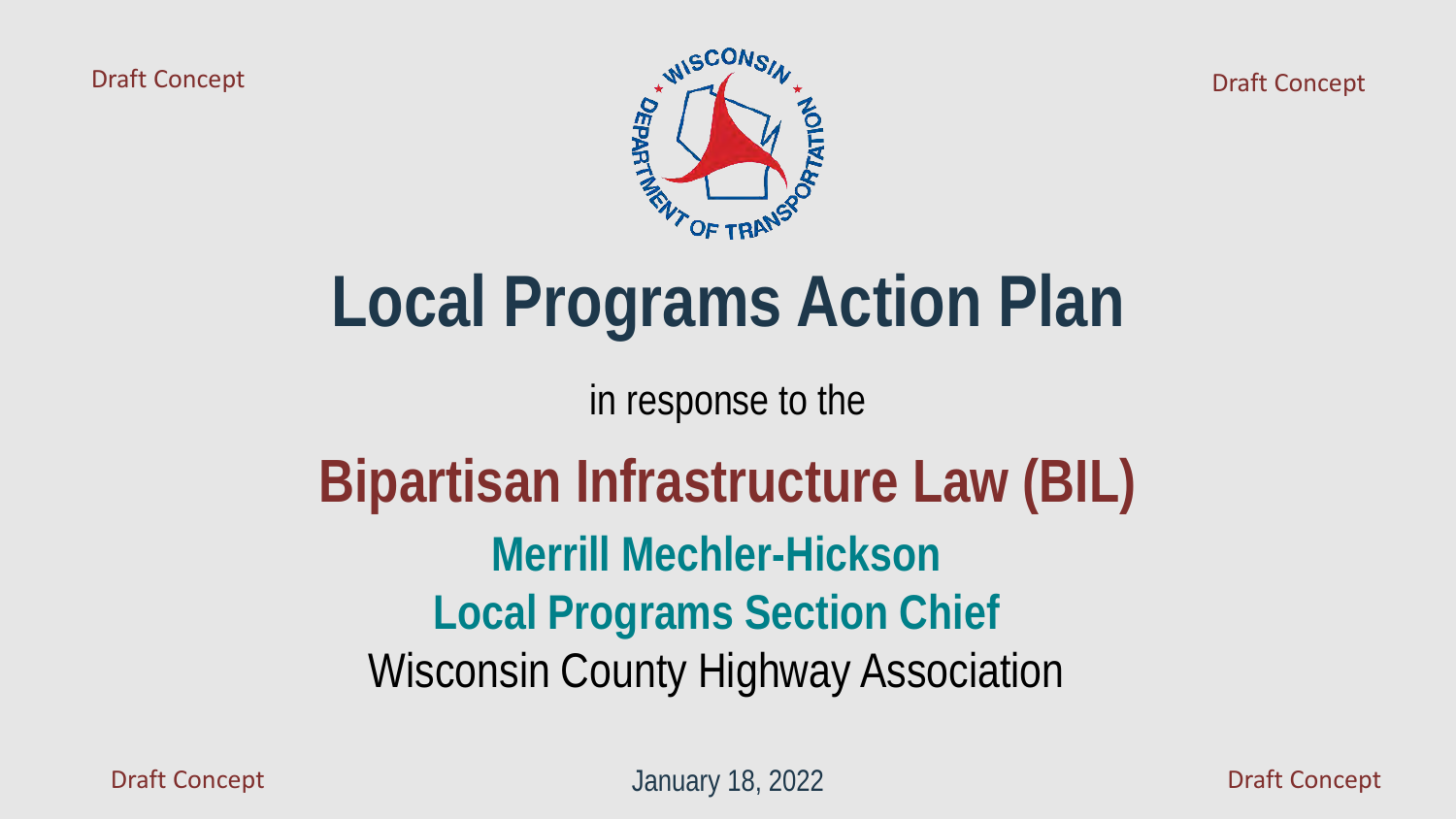# BIL/IIJA

**Funding For Roads & Bridges ~\$1.29 Billion Over 5-Years**



| Amount S                                                                                                        | SFY-22 | SFY-23 | $SFY-24$ | $SFY-25$ | $SFY-26$ |
|-----------------------------------------------------------------------------------------------------------------|--------|--------|----------|----------|----------|
| Road & Bridge   \$1,064,000,000   \$173,000,000   \$193,000,000   \$213,000,000   \$232,000,000   \$253,000,000 |        |        |          |          |          |
| Bridge Only   \$225,000,000   \$45,000,000   \$45,000,000   \$45,000,000   \$45,000,000   \$45,000,000          |        |        |          |          |          |
| Total \$1,289,000,000 \$218,000,000 \$238,000,000 \$258,000,000 \$277,000,000 \$298,000,000                     |        |        |          |          |          |

### **Caution: Many Requirement Details Unknown**

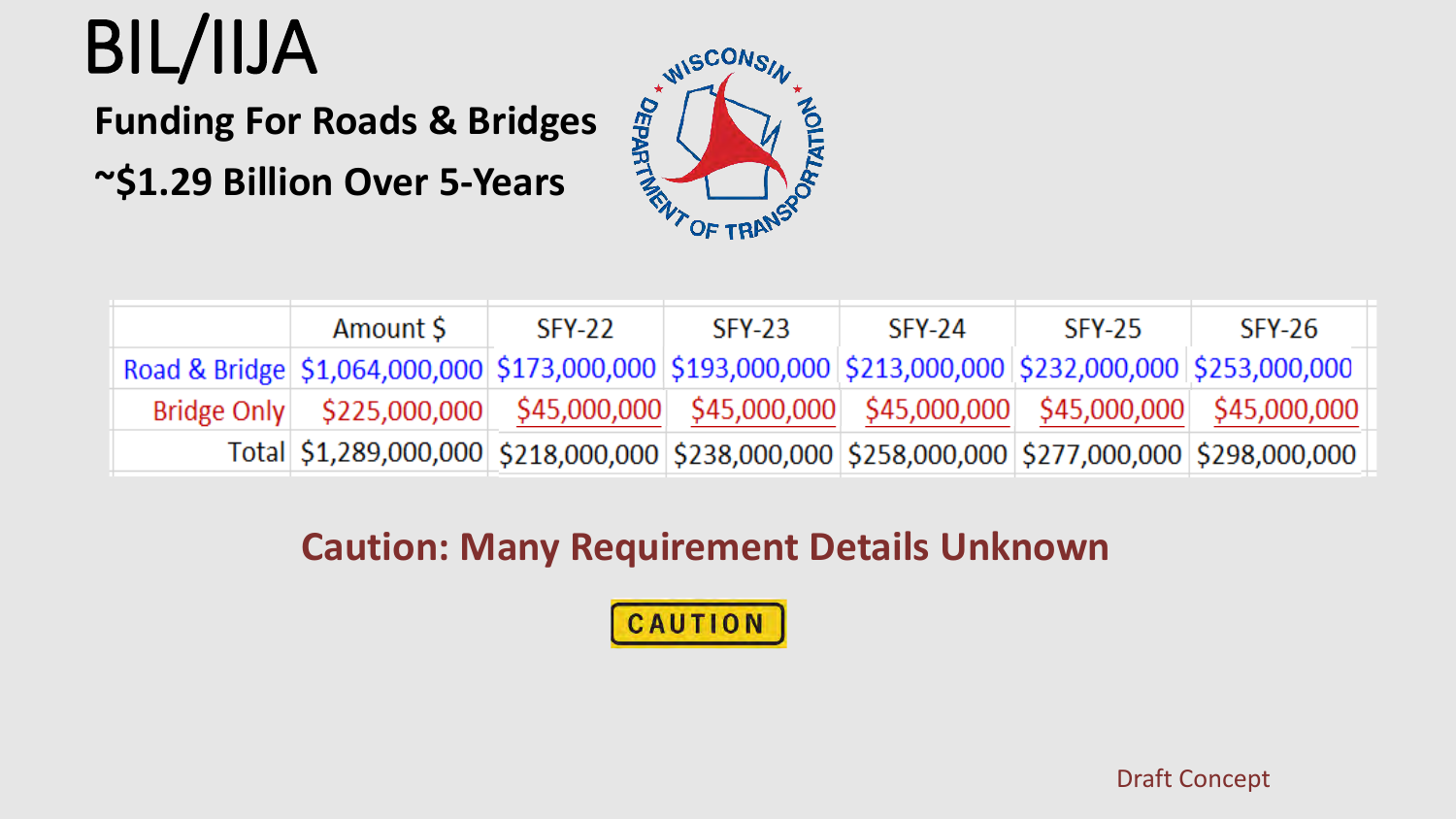# 2022 Action Plan Timeline

Late January 2022 Solicitation

- Obligate **FFY 2022** funding
- STP, Local Bridge **New solicitation**
- TAP, CMAQ **Use current projects/applications**
- Construction projects only
	- June 2022 PS&E  $\rightarrow$  Sept 2022 lets
	- August 2022 PS&E→Nov 2022 lets

February 2022 Solicitation **Resourcing Needs** 

- Focus on scheduling **FFY 2023 and forward**
- STP, Local Bridge, TAP, CMAQ **New solicitation**
- Design and construction projects

- Provide applicant assistance in concentrated and highly available manner
- DTSD Region Staff
	- LES application entry
- DTIM Central Office Staff
	- Webinar
	- Email Q&A responses
	- STP-Local program facilitation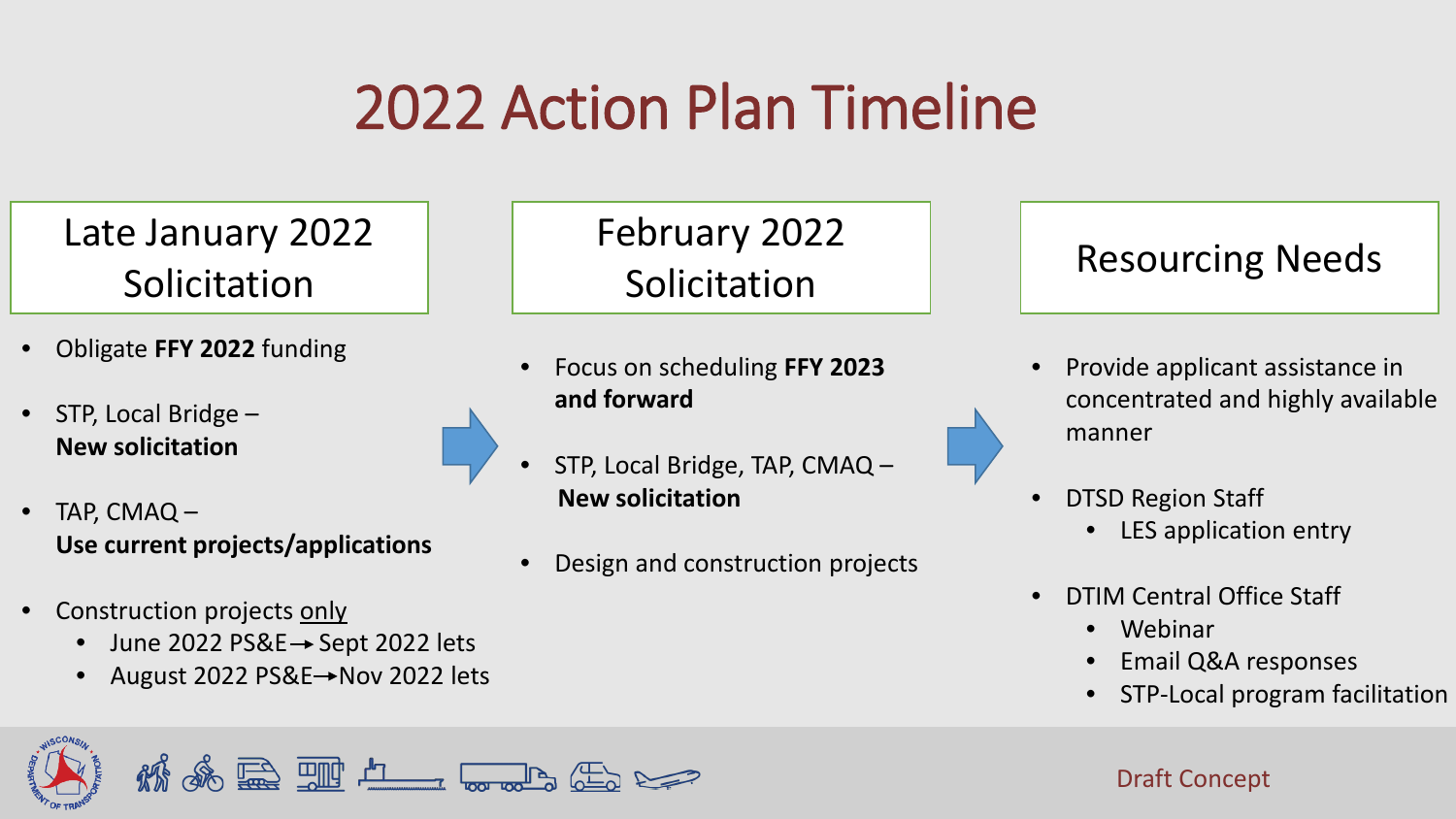## Late January 2022 Solicitation Rough Schedule

### **Goal: Fully utilize all BIL/IIJA FFY 2022 funding**

**(i.e., obligation by 9/30/2022)**

- **Construction projects**
- **Keep it simple! – Minimal to no environmental, real estate, utilities, railroad**
- **Solicitation Opens: End of January**
- **Anticipated Application Deadline: April 1, 2022**
- **April/May: Project selection**
- **Plan, Specifications and Estimate (PS&E) Deadlines**
	- **June 1, 2022 for September 2022 letting**
	- **August 1, 2022 for November 2022 letting**



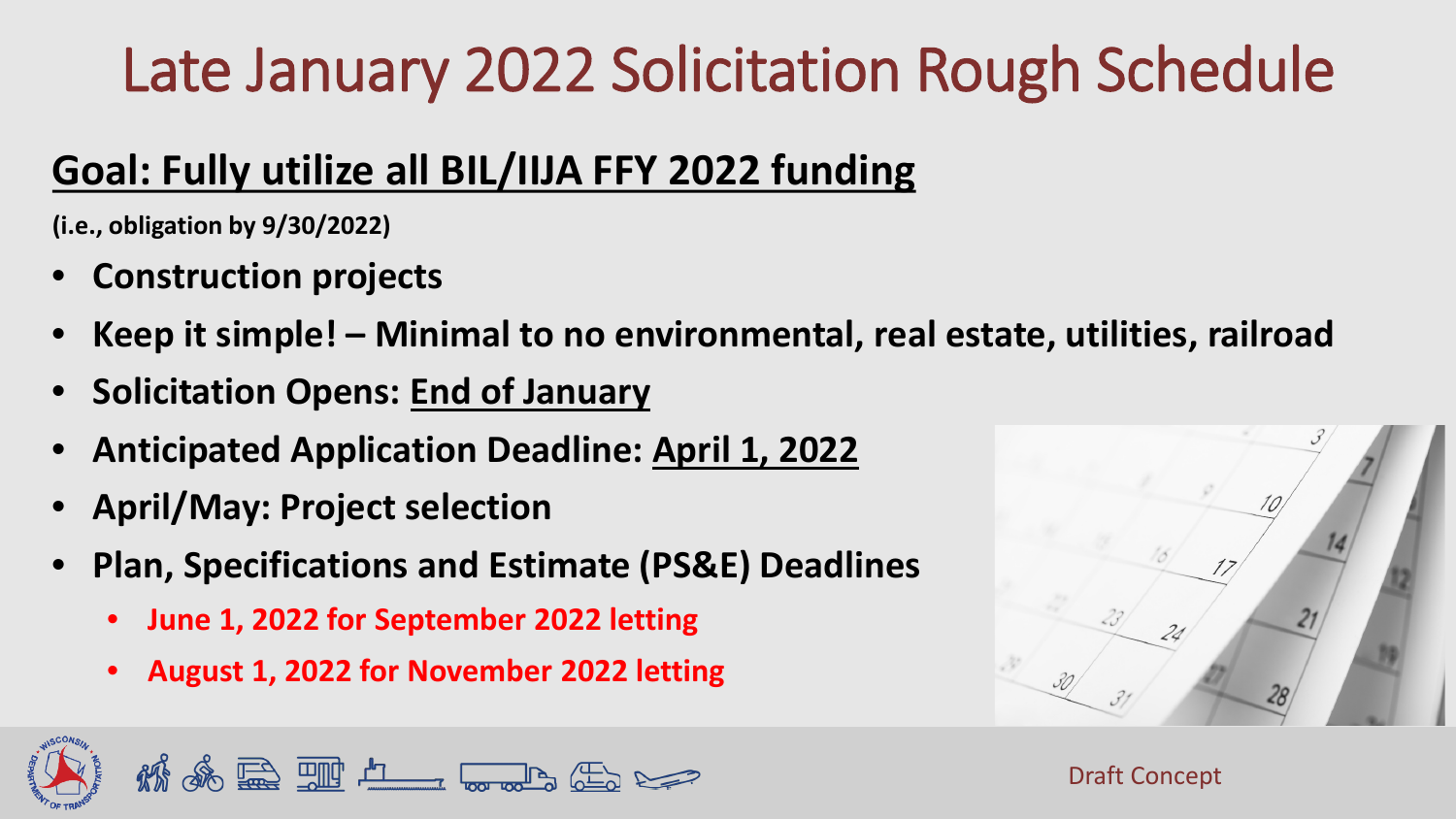### Late January 2022 Solicitation Programs

#### • **Surface Transportation Program (STP) – 80/20 Funding Split Action Plan:**

- o Metropolitan Planning Organizations (MPOs) select STP-Urban projects
- o STP-Local (15% Flex), projects selected by special stakeholder committee
	- Eligibility determined by location and road classification
- o New STP-Tribal program funded from the 15% Flex

#### • **Local Bridge – Action Plan:**

- o Working to focus on critical needs across Wisconsin
- $\circ$  Additional time to obligate funding  $-$  4 years (9/30/25 for FFY-2022 funds)

#### • **Transportation Alternatives Program (TAP) – 80/20 Action Plan:**

- o Complete review of 2022-2026 Program Cycle applications
	- 2022-26 TAP Program Cycle application Deadline: 1/28/2022

#### • **Congestion Mitigation and Air Quality (CMAQ) Program Action Plan**

o Accelerate 2022-2026 CMAQ Program Cycle and scheduled TSTs

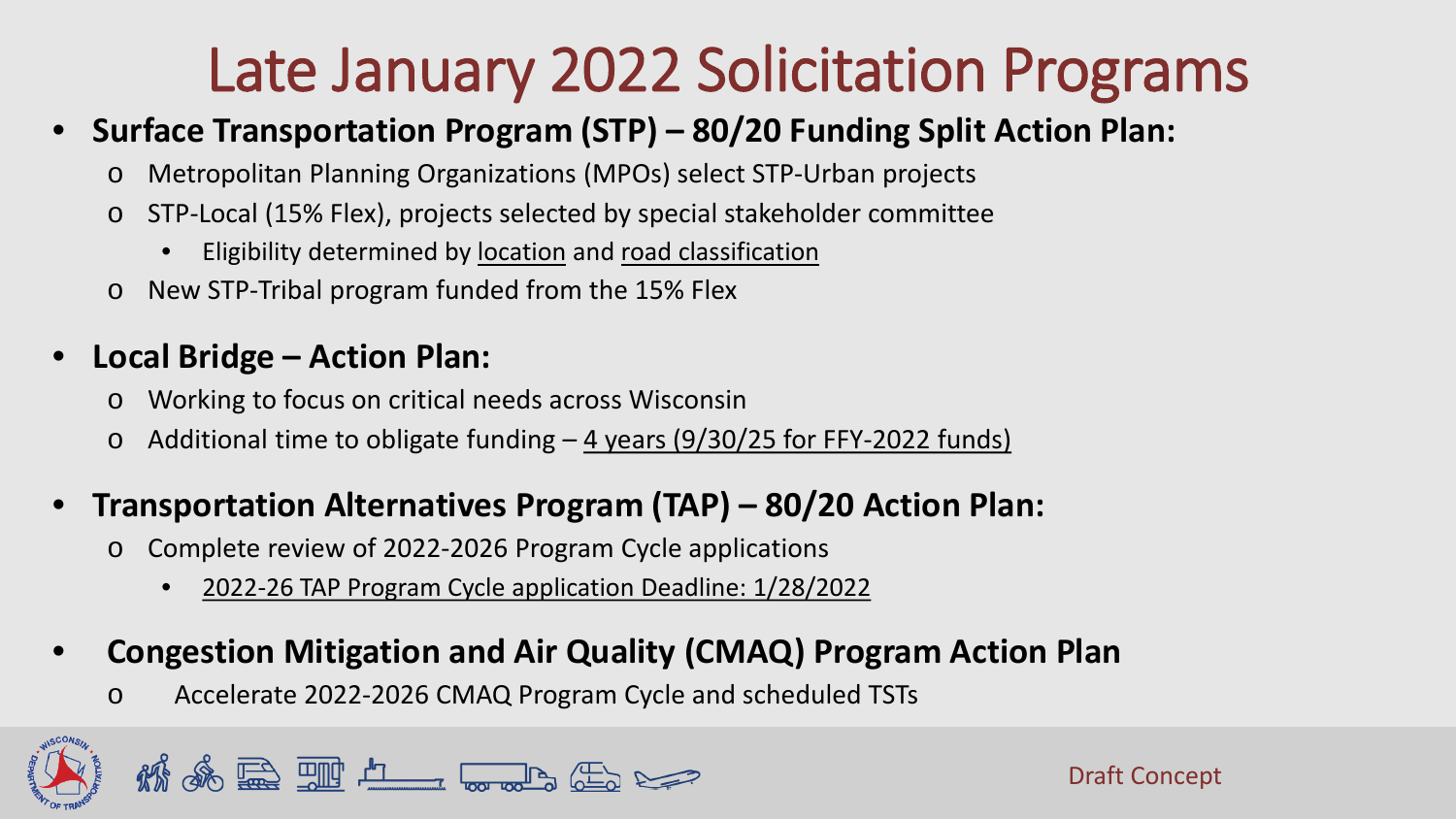### Late January 2022 Solicitation Project Types

- **Focus on simple projects than can be expedited through the letting process**
- **Surface Transportation Program**

**Examples:**

- **Preservation -mill & overlay**
- **Resurface**
- **Pavement Replacement**
- **Bridge Rehabilitation- deck repairs**
- **Bridge Replacement replace deck, girders, or abutments**

### • **Multimodal Projects**

- o Follow Transportation Alternatives Program Guidelines for applicability to bike/ped facilities, etc…
- o CMAQ; eligibility in air quality areas



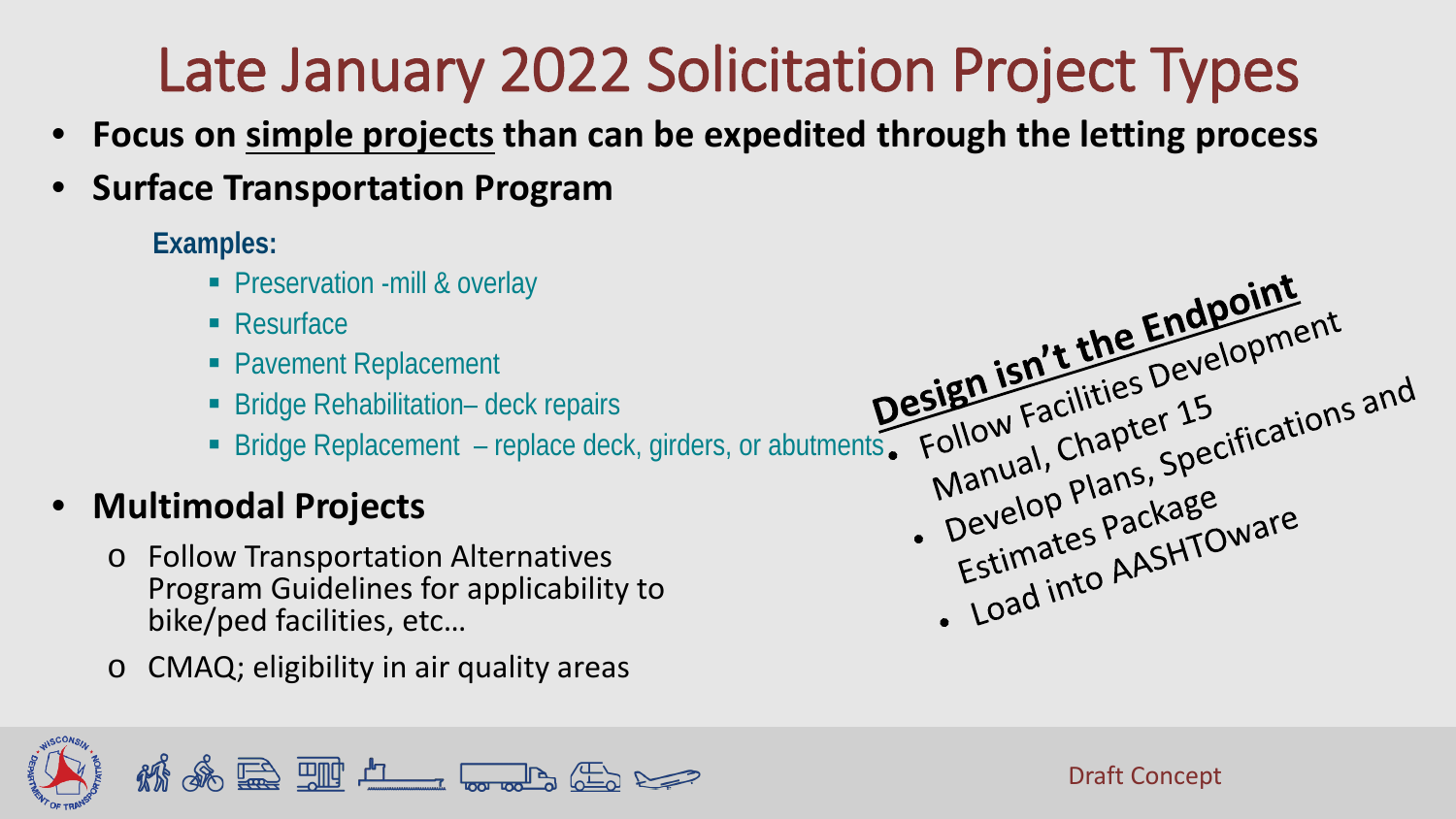# February 2022 Solicitation

### **Goal: Schedule projects for FFY 2023 and forward**

- **Design and Construction projects**
- **Anticipated Application Deadline: June 1, 2022**
- **STP/Local Bridge Action plan (similar to January solicitation parameters):**
	- o Metropolitan Planning Organizations (MPOs) select STP-Urban projects
	- o STP-Local (15% Flex)
	- o STP-Tribal
- **Transportation Alternatives Program (TAP) Action Plan:** 
	- o Solicit for additional projects
- **Congestion Mitigation and Air Quality (CMAQ) Program Action Plan:** 
	- o Solicit for additional projects



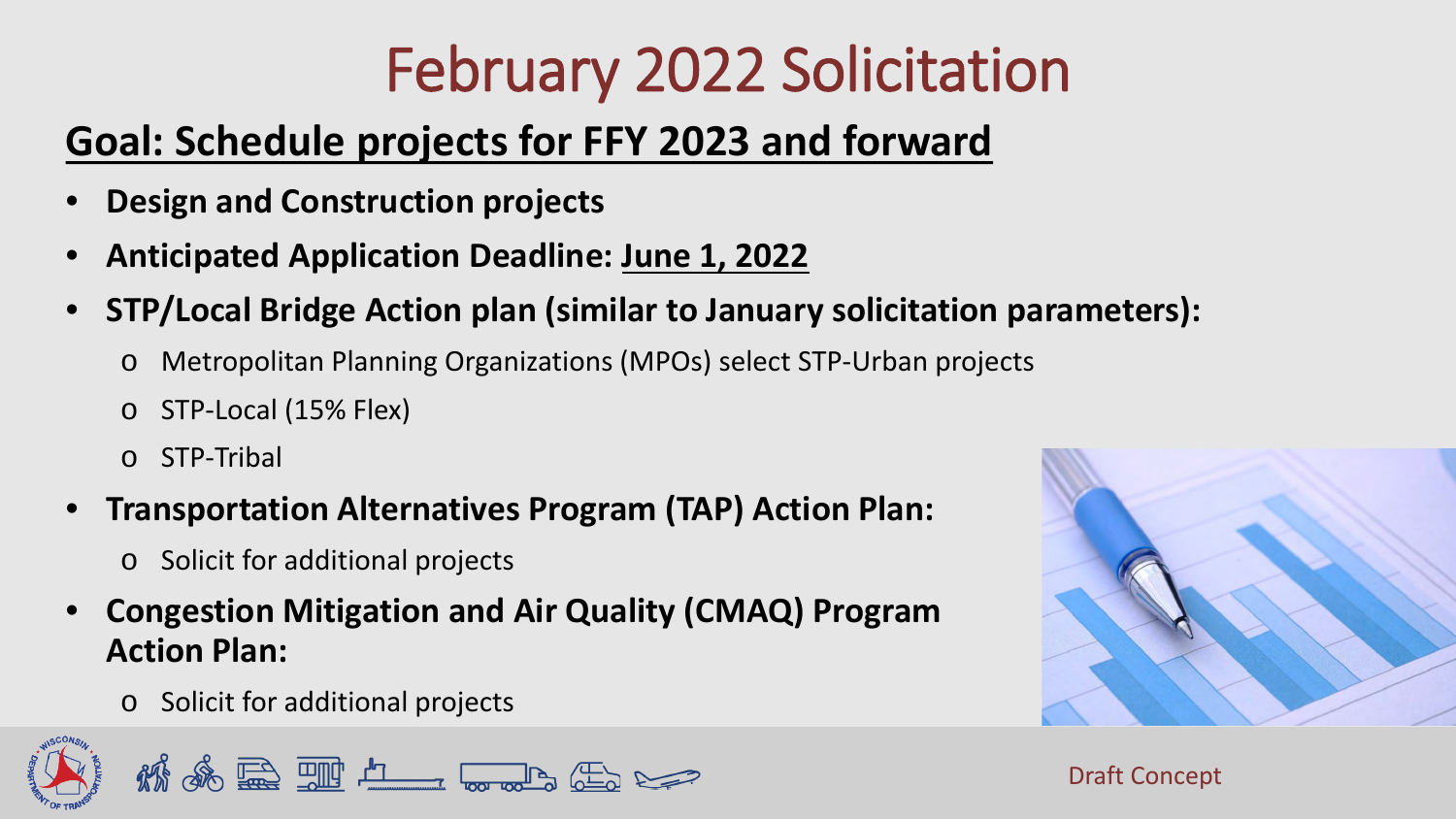# WisDOT Support

#### • **DTSD Region Staff**

- o Project delivery and Plan, Specifications & Estimate (PS&E) questions
- o Application eligibility checks
- o General program questions from stakeholders

#### • **DTIM Central Office Staff**

- o Programmatic and scheduling questions
- o Informational webinars
- o Email inbox with dedicated Point-of-Contact
	- <u>**☆ [dotlocalprograms@dot.wi.gov](mailto:dotlocalprograms@dot.wi.gov)**</u>



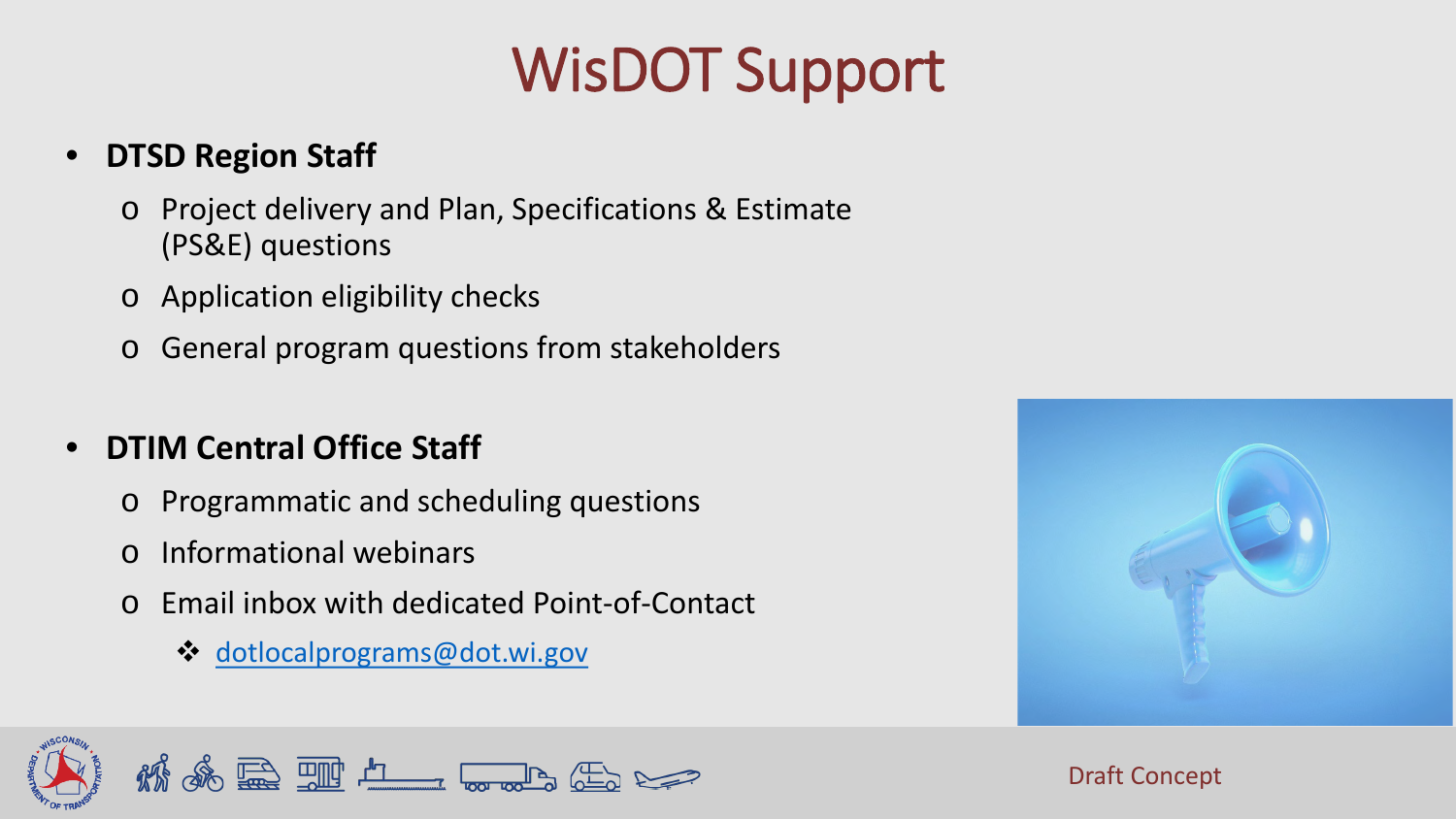### Region Local Program Manager Contacts

**SE Region - Jacob Varnes NC Region - Ben Roskoskey <b>NC Region** - Ben Roskoskey

**(262) 548-8789 (715) 365-5783 [jacob.varnes@dot.wi.gov](mailto:jacob.varnes@dot.wi.gov) [benjamin.roskoskey@dot.wi.gov](mailto:benjamin.roskoskey@dot.wi.gov)**

**SW Region - Michael Erickson** NE Region - Alex Dums **(608)-264-5361 (920) 492-5707**

**[michael.erickson@dot.wi.gov](mailto:michael.erickson@dot.wi.gov) [alex.dums@dot.wi.gov](mailto:alex.dums@dot.wi.gov)**

**NW Region - Bill Zimmer (715) 635-5014 [william.zimmer@dot.wi.gov](mailto:william.zimmer@dot.wi.gov)**

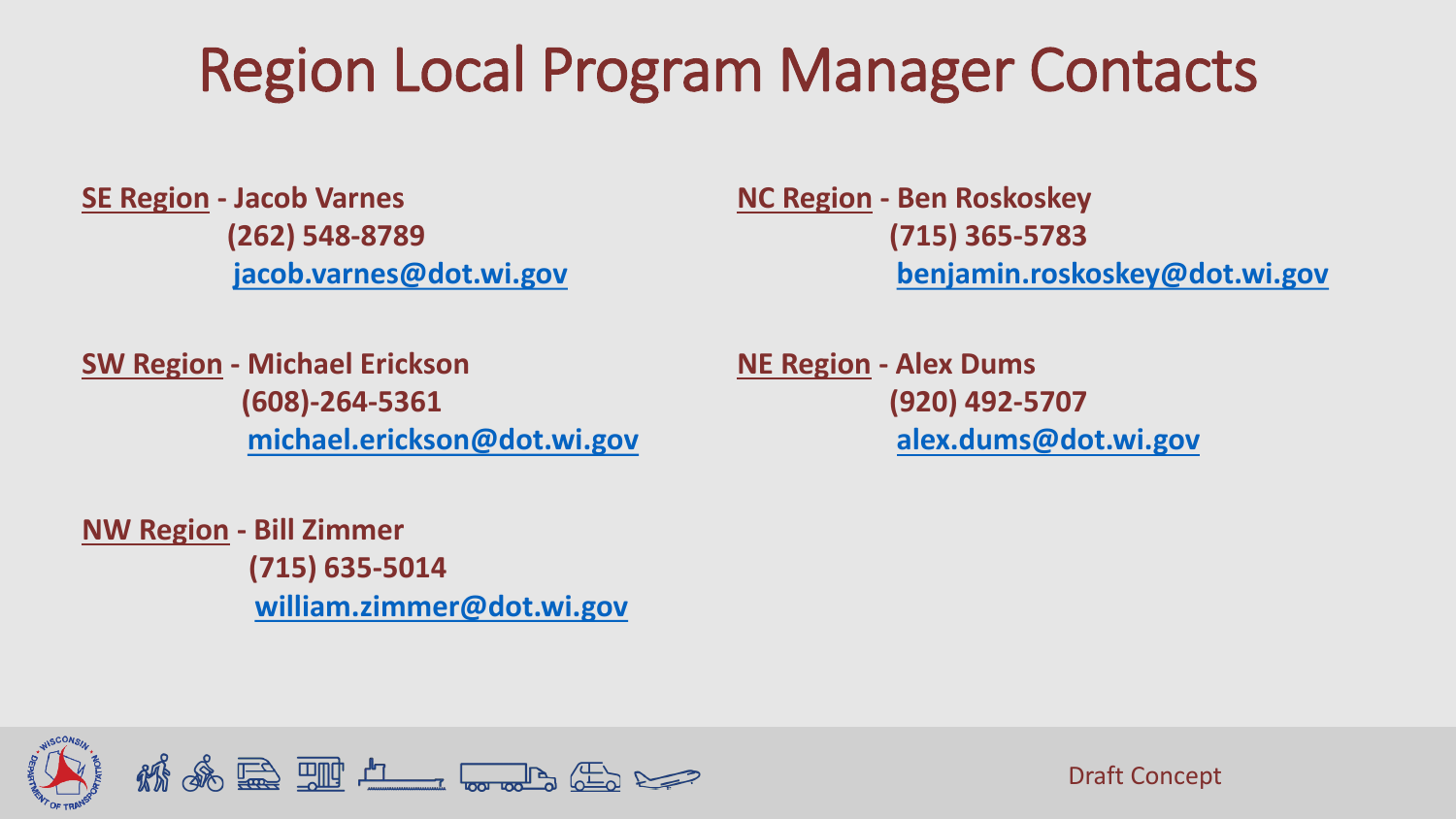### Central Office Local Programs Contacts

**Merrill Mechler-Hickson Tim Olusegun Program & Policy Chief Program & Policy Supervisor (608) 261-8977 (608) 266-0254 [merrill.mechlerhickson@dot.wi.gov](mailto:merrill.mechlerhickson@dot.wi.gov) [tim.olusegun@dot.wi.gov](mailto:tim.olusegun@dot.wi.gov)**

**Jason Starke Michael Loughran Michael Loughran (608) 266-0436 (608) 266-2870**

**Travis Houle TAP & CMAQ Statewide Program Manager (608) 266-9656 [travis.houle@dot.wi.gov](mailto:travis.houle@dot.wi.gov)**

**BIL Primary Point of Contact STP & Local Bridge Statewide Program Manager [jasonj.starke@dot.wi.gov](mailto:jasonj.starke@dot.wi.gov) [michael.loughran@dot.wi.gov](mailto:michael.loughran@dot.wi.gov)**

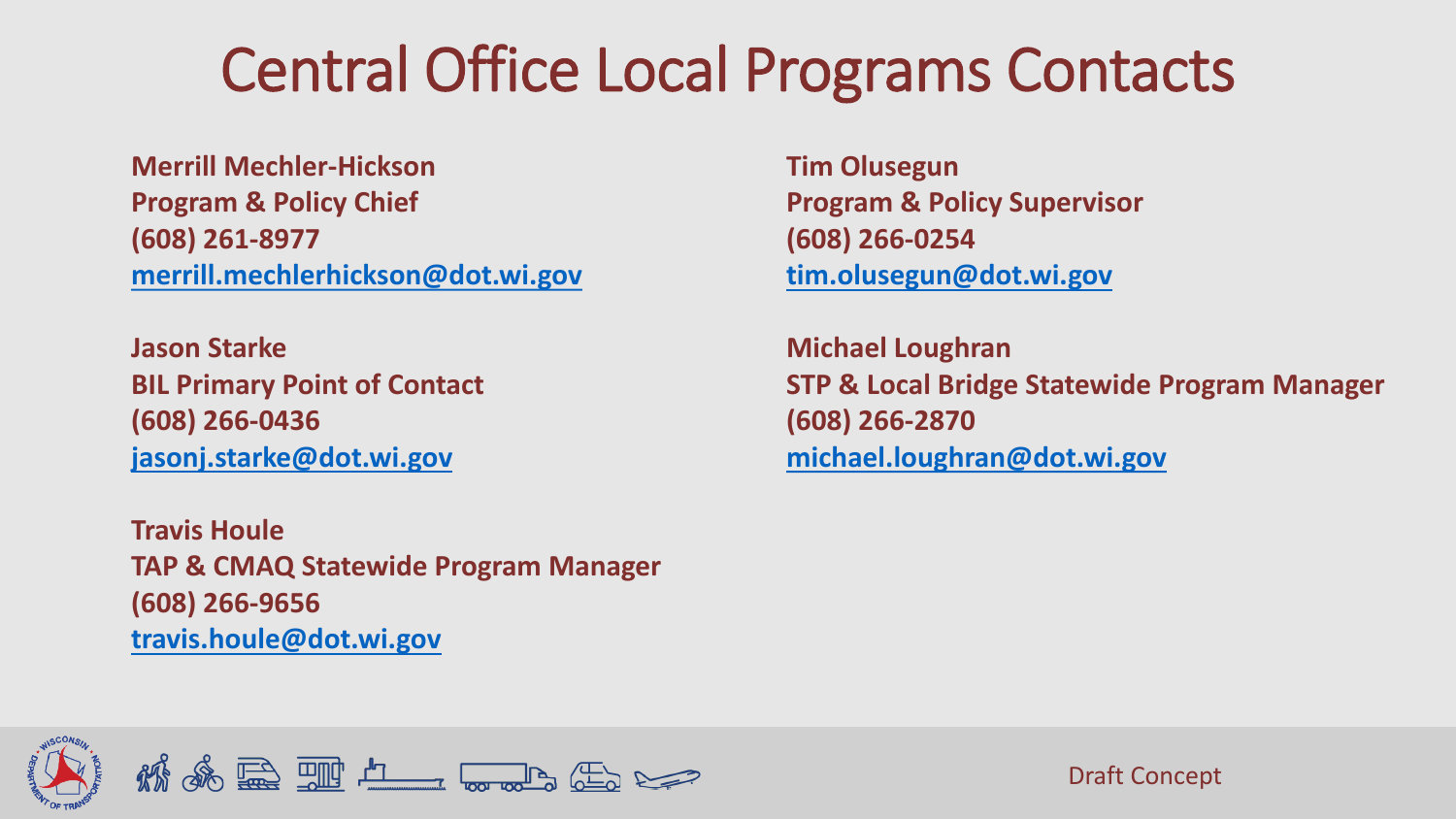### Additional Considerations

- **Final legislative approvals (and final Federal funding tables) are still pending, and likely will be pending until Late Spring/Early Summer 2022**
- **Cost share**
	- Most projects: **80/20 cost share**
	- Some Local Bridges may be eligible for 100%
- **Promptness**
	- Prepare and convene committees
	- Urgency of expedited project selection